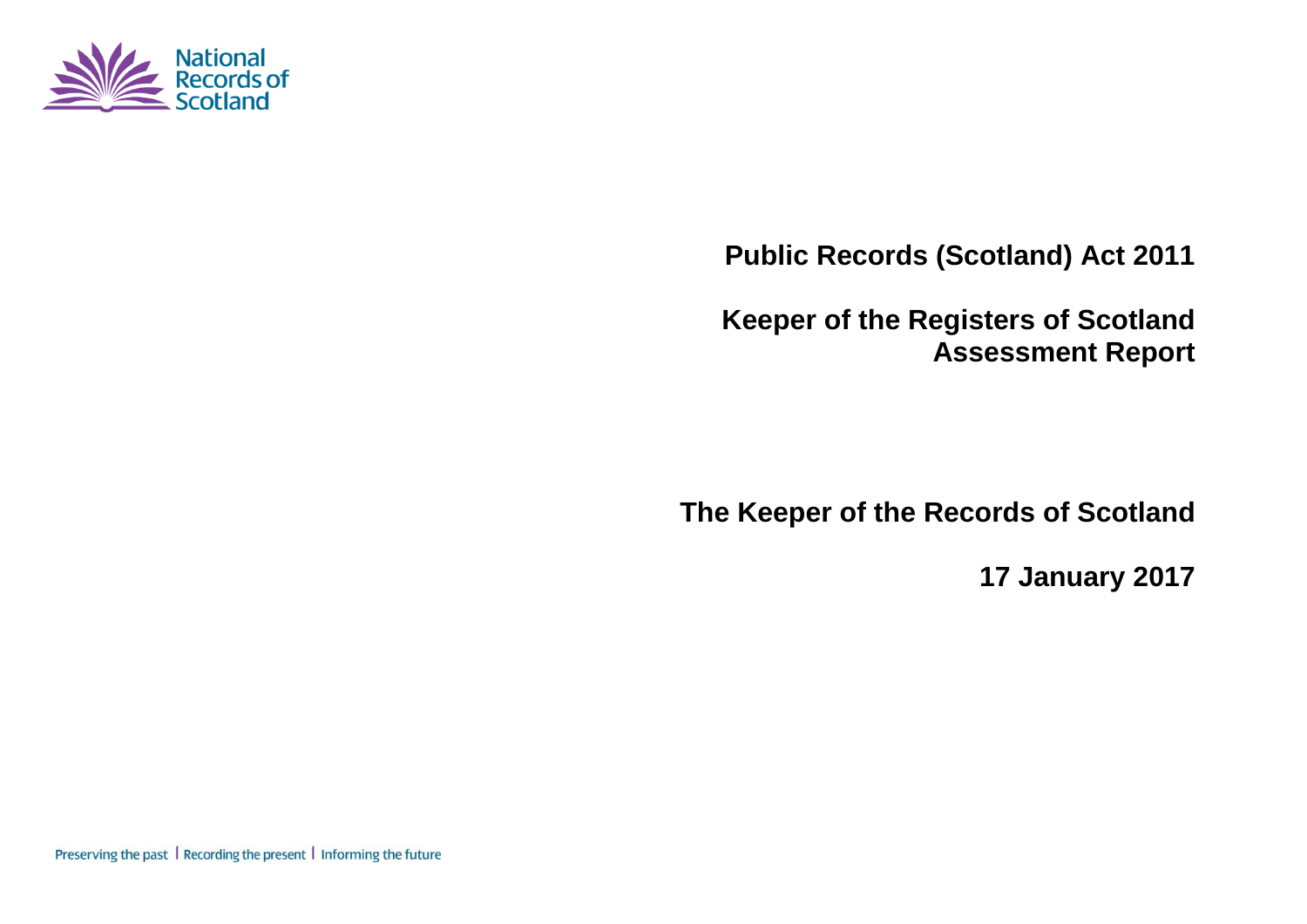#### Assessment Report

#### **Contents**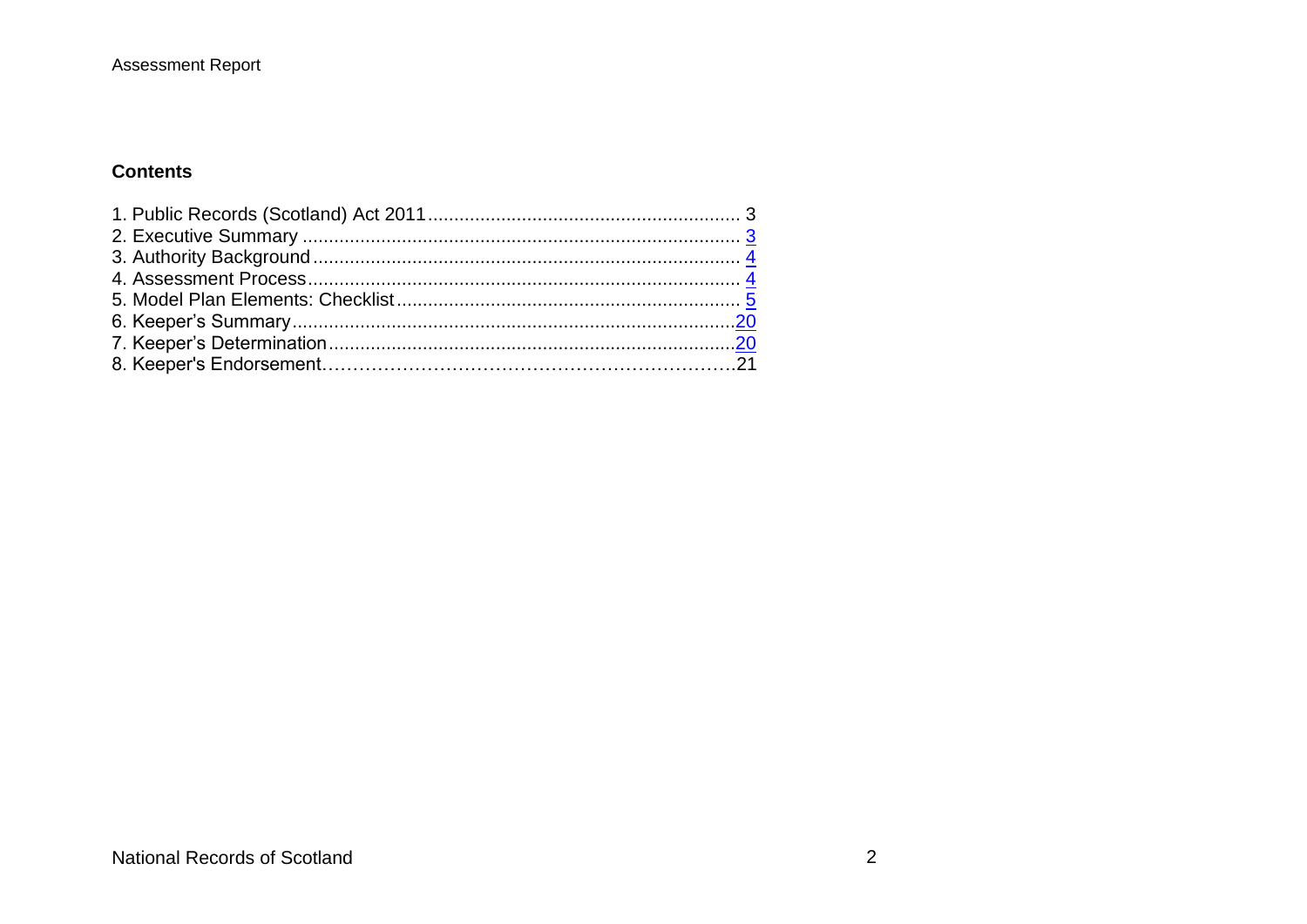## **1. Public Records (Scotland) Act 2011**

The Public Records (Scotland) Act 2011 (the Act) received Royal assent on 20 April 2011. It is the first new public records legislation in Scotland since 1937 and came fully into force on 1 January 2013. Its primary aim is to promote efficient and accountable record keeping by named Scottish public authorities.

The Act has its origins in *The Historical Abuse Systemic Review: Residential Schools and Children's Homes in Scotland 1950-1995* (The Shaw Report) published in 2007. The Shaw Report recorded how its investigations were hampered by poor record keeping and found that thousands of records had been created, but were then lost due to an inadequate legislative framework and poor records management. Crucially, it demonstrated how former residents of children's homes were denied access to information about their formative years. The Shaw Report demonstrated that management of records in all formats (paper and electronic) is not just a bureaucratic process, but central to good governance and should not be ignored. A follow-up review of public records legislation by the Keeper of the Records of Scotland (the Keeper) found further evidence of poor records management across the public sector. This resulted in the passage of the Act by the Scottish Parliament in March 2011.

The Act requires a named authority to prepare and implement a records management plan (RMP) which must set out proper arrangements for the management of its records. A plan must clearly describe the way the authority cares for the records that it creates, in any format, whilst carrying out its business activities. The RMP must be agreed with the Keeper and regularly reviewed.

#### **2. Executive Summary**

This report sets out the findings of the Keeper's assessment of the RMP of the Keeper of the Registers of Scotland by the Public Records (Scotland) Act 2011 Assessment Team following its submission to the Keeper on 31 May 2016.

The assessment considered whether the RMP of the Keeper of the Registers of Scotland was developed with proper regard to the 14 elements of the Keeper's statutory Model Records Management Plan (the Model Plan) under section 8(3) of the Act, and whether in this respect it complies with it and the specific requirements of the Act.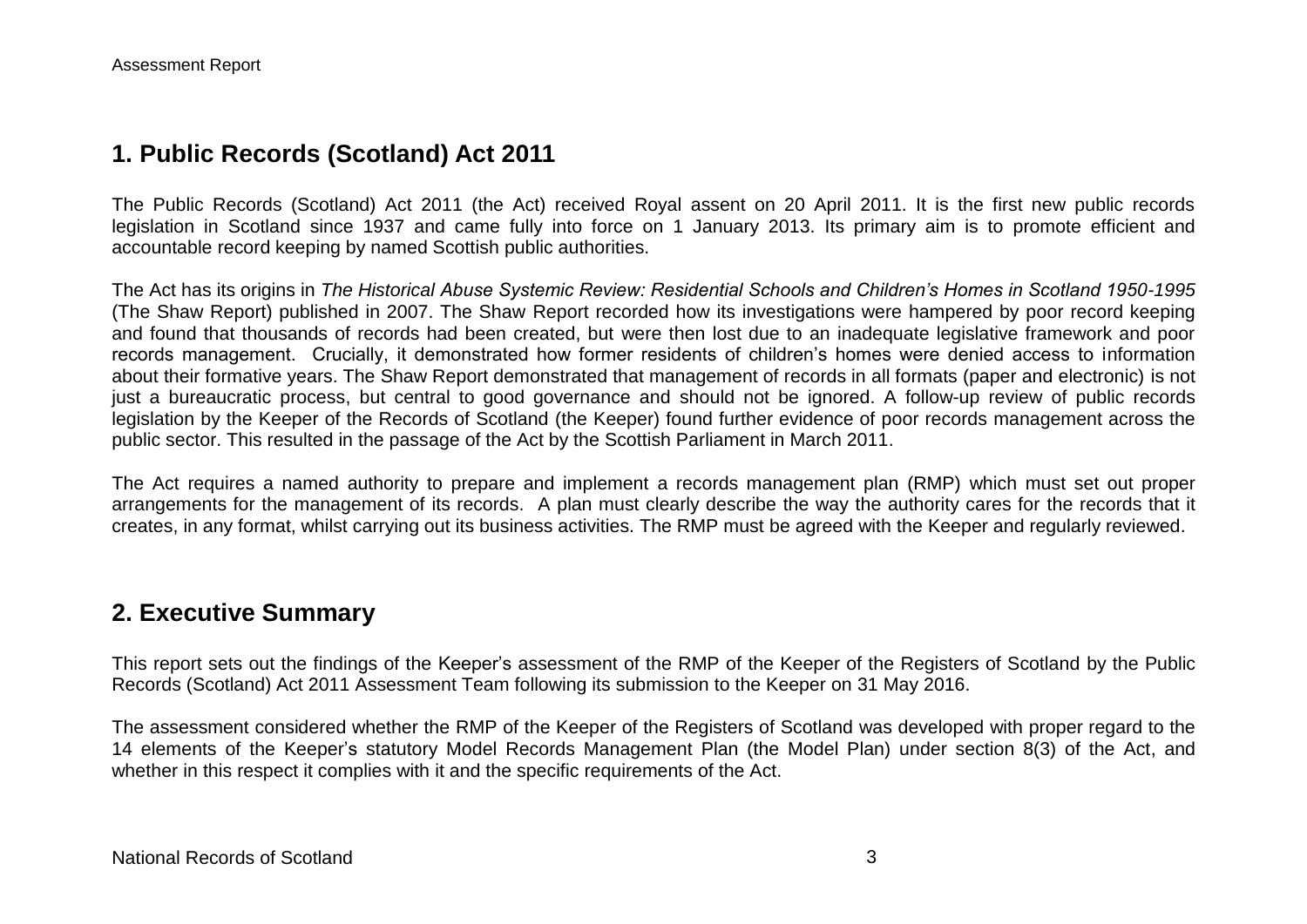The outcome of the assessment and the Keeper's decision on whether the RMP of the Keeper of the Registers of Scotland complies with the Act can be found under section 7 of this report with relevant recommendations.

## **3. Authority Background**

Registers of Scotland (RoS), which carries out the functions of the Keeper of the Registers of Scotland, is the non-ministerial government department responsible for compiling and maintaining 17 public registers. These relate to land, property, and other legal documents. The main registers are the Land Register of Scotland and General Register of Sasines.

#### **4. Keeper's Assessment Process**

The RMP was assessed by the Public Records (Scotland) Act Assessment Team on behalf of the Keeper. Assessors used the checklist elements listed in section 5, to establish whether the Keeper of the Registers of Scotland RMP was developed with proper regard to the elements of the Model Plan and is compliant with the Act. The assessment also considered whether there was sufficient supporting evidence of such compliance.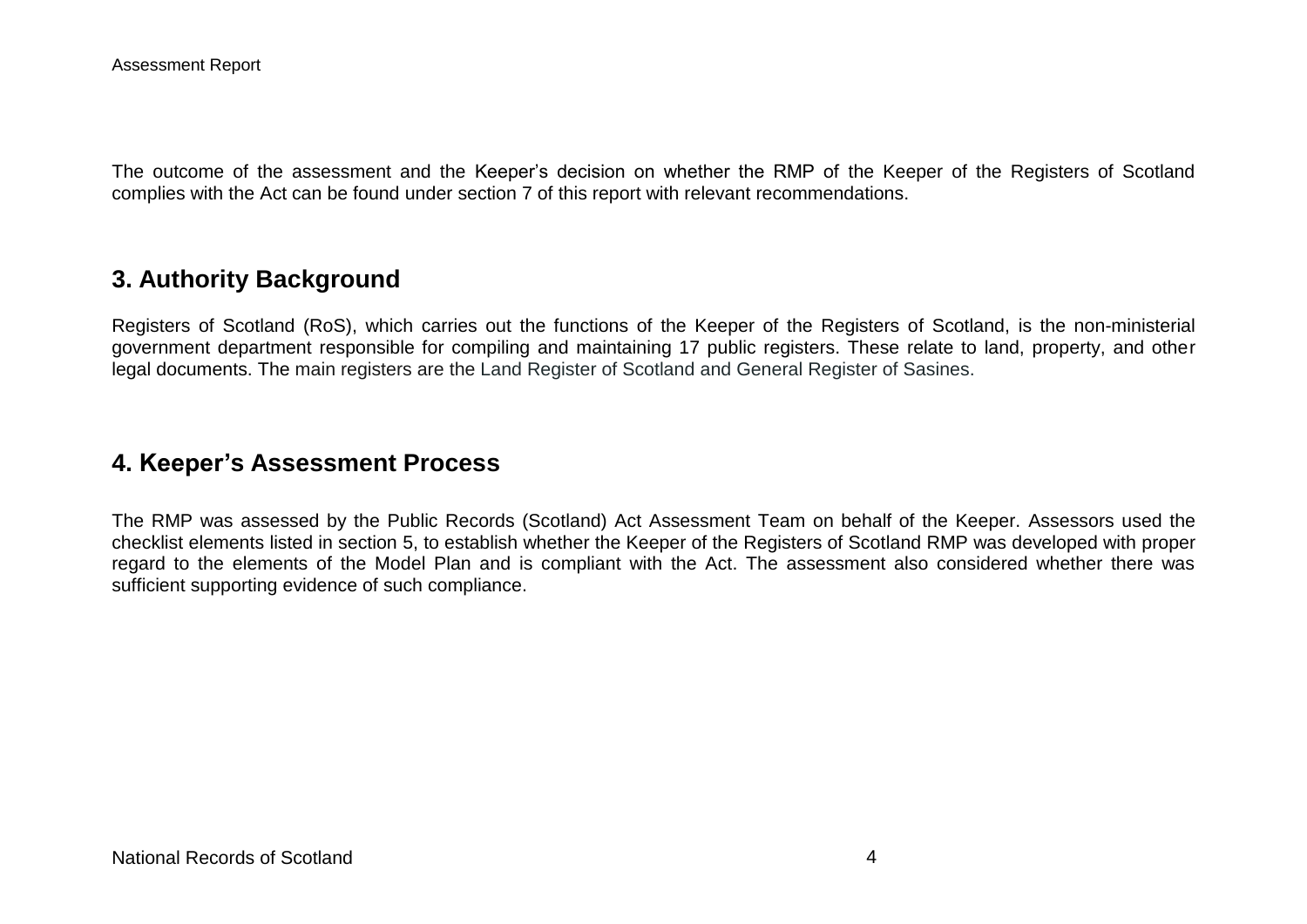#### **Key:**

| The Keeper agrees this<br>element of an<br>authority's plan. | The Keeper agrees this<br>element of an authority's<br>plan as an 'improvement<br>model'. This means that<br>he is convinced of the<br>authority's commitment to<br>closing a gap in<br>provision. He will request<br>that he is updated as<br>work on this element | R | There is a serious<br>gap in provision<br>for this element<br>with no clear<br>explanation of how<br>this will be<br>addressed. The<br>Keeper may<br>choose to return<br>the RMP on this |
|--------------------------------------------------------------|---------------------------------------------------------------------------------------------------------------------------------------------------------------------------------------------------------------------------------------------------------------------|---|------------------------------------------------------------------------------------------------------------------------------------------------------------------------------------------|
|                                                              | progresses.                                                                                                                                                                                                                                                         |   | basis.                                                                                                                                                                                   |

# **5. Model Plan Elements: Checklist**

| <b>Element</b>                                       | <b>Present</b> | <b>Evidence</b> | <b>Notes</b>                                                                                                                                                                                                                                                                                                                                                                                                                                                                                                                                                                      |
|------------------------------------------------------|----------------|-----------------|-----------------------------------------------------------------------------------------------------------------------------------------------------------------------------------------------------------------------------------------------------------------------------------------------------------------------------------------------------------------------------------------------------------------------------------------------------------------------------------------------------------------------------------------------------------------------------------|
| 1. Senior<br><b>Officer</b><br>Compulsory<br>element |                | G               | The Records Management Plan (RMP) identifies Janet Edgell, Operations Director,<br>as the senior manager with strategic responsibility for records management within<br>RoS. Ms Edgell has included an introductory section to the RMP highlighting her<br>commitment to achieving best practice recordkeeping standards.<br>The RMP also includes an introduction from Sheenagh Adams, Keeper of the<br>Registers of Scotland, which underlines her support for the development of the<br>RMP.<br>Ms Edgell is also RoS's Senior Information Risk Officer (SIRO) and Accountable |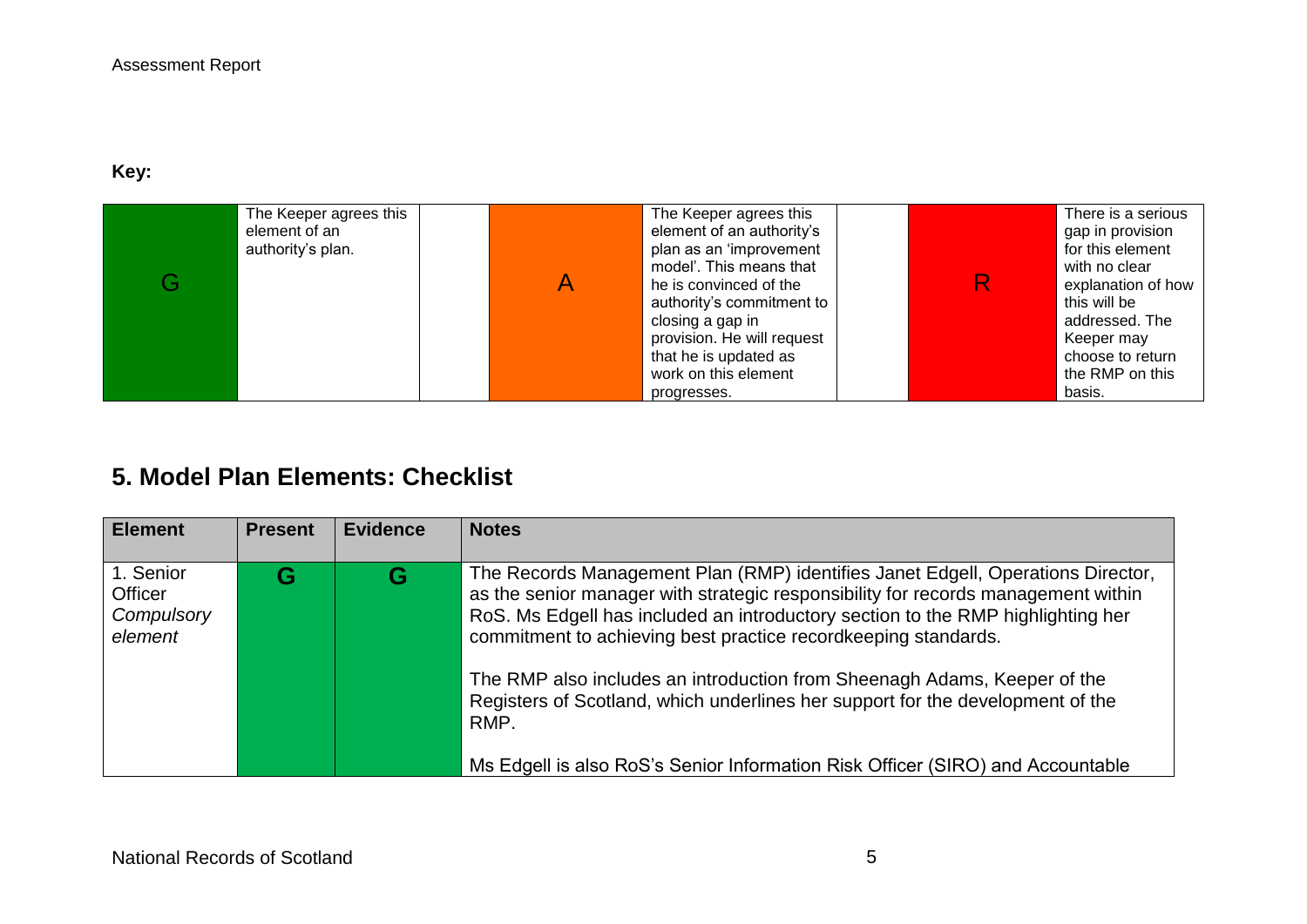|                                                |   |   | Officer. She is also a Member of the Board of Directors and Chairs the Information<br>Assurance Group and the Executive Management Team. Ms Edgell also reports<br>directly to the Keeper of the Registers of Scotland. A description of the Governance<br>Framework has been supplied as evidence (Annex D).<br>Ms Edgell's role profile has been submitted as evidence (Annex E) and shows a<br>responsibility for information governance.<br>Ms Edgell's role is also confirmed in the Records Management Policy (Annex G).<br>A link to Ms Edgell's profile as member of the Board has also been supplied. This is |
|------------------------------------------------|---|---|------------------------------------------------------------------------------------------------------------------------------------------------------------------------------------------------------------------------------------------------------------------------------------------------------------------------------------------------------------------------------------------------------------------------------------------------------------------------------------------------------------------------------------------------------------------------------------------------------------------------|
|                                                |   |   | available on RoS's website.<br>The Keeper of the Records of Scotland (the Keeper) agrees that an appropriate<br>individual has been identified to take senior management responsibility for records<br>management as required by the Public Records (Scotland) Act 2011 (PRSA).                                                                                                                                                                                                                                                                                                                                        |
| 2. Records<br>Manager<br>Compulsory<br>element | G | G | The RMP identifies Alison Kendall, Records Manager, as having operational<br>responsibility for records management within RoS. The RMP states that Ms Kendall<br>is responsible for implementing the RMP and the improvement plan.<br>Ms Kendall is also a member of the Information Governance Team. Representatives<br>from the Team attend meetings of the Information Assurance Group which reports<br>regularly to the Executive Management Team and the SIRO (see Element 1) on<br>information risk and compliance issues.                                                                                       |
|                                                |   |   | Ms Kendall's Role Profile is submitted as evidence (Annex E). This clearly shows<br>that she has responsibility for records management within RoS. She reports to the<br>Data Protection Officer.<br>The Records Management Policy (Annex G) identifies Aidan Robertson as                                                                                                                                                                                                                                                                                                                                             |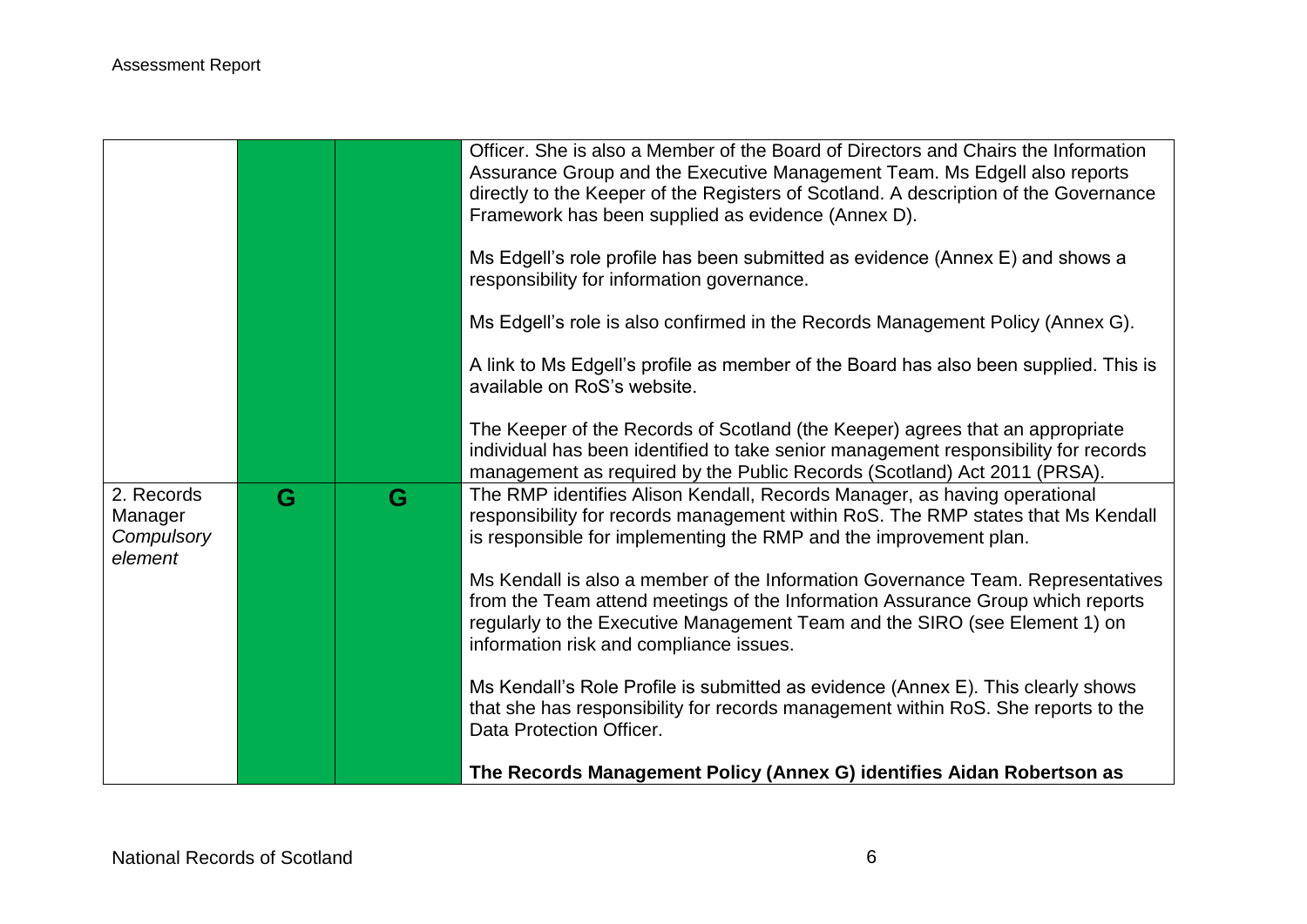|                                    |   |   | RoS's Records Manager. The Keeper accepts that Mr Robertson was<br>responsible for records management prior to the appointment of Ms Kendall<br>and recommends that the text of the Policy is amended when it is next<br>reviewed to reflect that Ms Kendall is now the Records Manager.<br>The Keeper agrees that an appropriate individual has been identified to take day-to-<br>day responsibility for records management as required by the PRSA.                                                                                                                                                          |
|------------------------------------|---|---|-----------------------------------------------------------------------------------------------------------------------------------------------------------------------------------------------------------------------------------------------------------------------------------------------------------------------------------------------------------------------------------------------------------------------------------------------------------------------------------------------------------------------------------------------------------------------------------------------------------------|
| 3. Policy<br>Compulsory<br>element | G | G | RoS has submitted its Records Management Policy (Annex G) which was last<br>updated and approved by the Policy and Practice Group in March 2016 (version 1.0)<br>and is next due for review in March 2018. It sets out RoS's corporate approach to<br>records management and specifically states that although the Registers created and<br>maintained by RoS are not managed as public records as part of the provisions set<br>out in the RMP, they will be managed to best practice standards similar to the<br>corporate records created and managed by RoS in support of the creation of the<br>Registers. |
|                                    |   |   | The Policy sets out the roles and responsibilities of staff, including the confirmation<br>of the individuals identified in Elements 1 and 2, and shows a commitment to staff<br>training and providing relevant guidance in relation to aspects of records<br>management. Appendix B of the Policy provides staff with a useful tool for<br>differentiating between documents and records.                                                                                                                                                                                                                     |
|                                    |   |   | Screenshots of the Information Governance and PRSA areas of RoS's intranet have<br>been supplied (Annex F) showing the location of the Policy thus ensuring that staff<br>have access to it and are therefore aware of their responsibilities.                                                                                                                                                                                                                                                                                                                                                                  |
|                                    |   |   | The slides of the Information Governance presentation given at RoS's corporate<br>induction have also been provided (Annex H). These show that staff receive initial<br>training in information governance and records management when they join the<br>organisation. The Keeper commends this commitment to providing staff with                                                                                                                                                                                                                                                                               |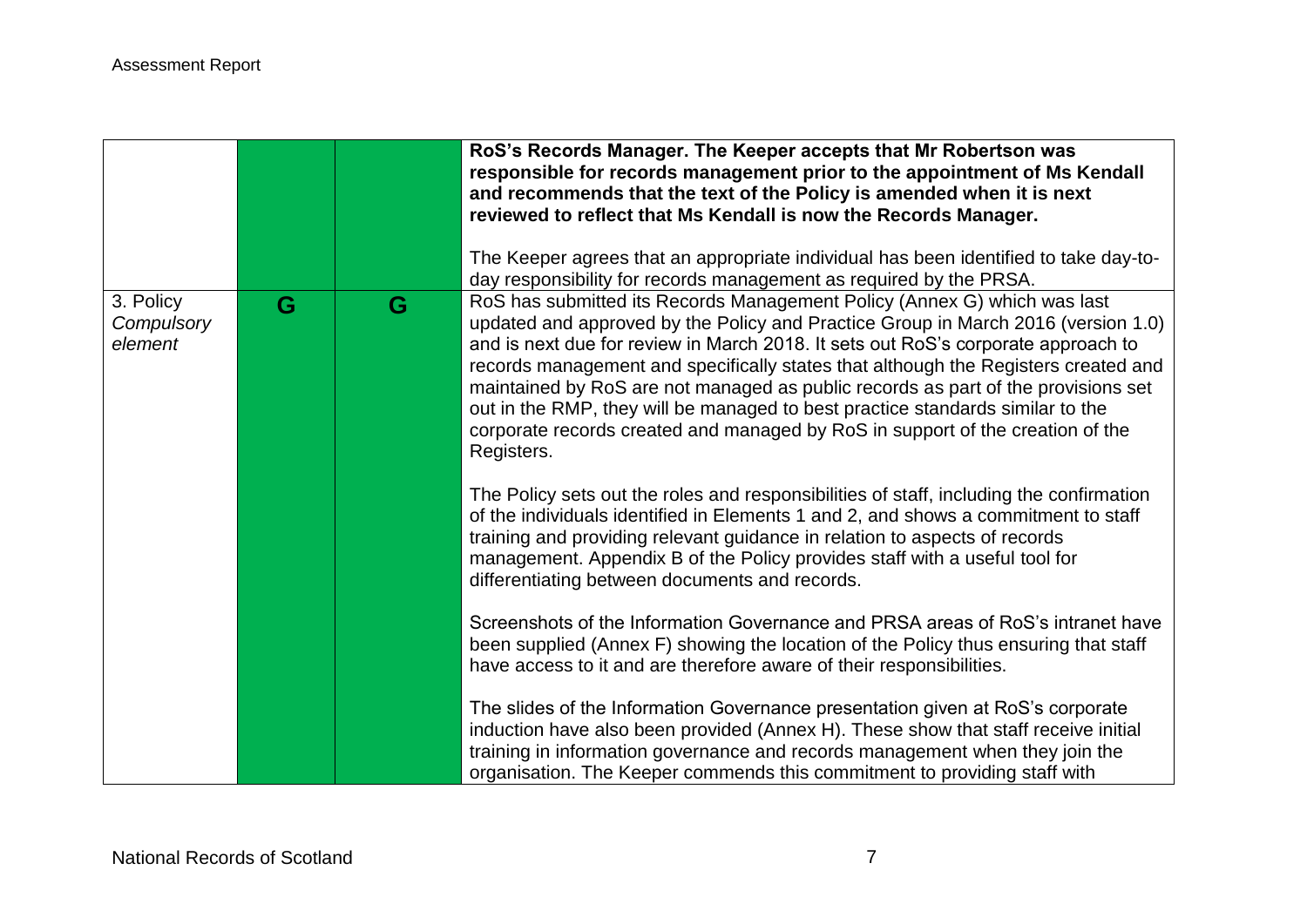|                               |              |   | appropriate training.                                                                                                                                                                                                                                                                                                                                                                                                                                                                                                                                                                                                                                                                         |
|-------------------------------|--------------|---|-----------------------------------------------------------------------------------------------------------------------------------------------------------------------------------------------------------------------------------------------------------------------------------------------------------------------------------------------------------------------------------------------------------------------------------------------------------------------------------------------------------------------------------------------------------------------------------------------------------------------------------------------------------------------------------------------|
|                               |              |   | The Policy forms a key part of RoS's Information Governance Strategy and<br>Improvement Plan 2016-2018 (Annex B). This provides an overview of the high level<br>aims over the coming years and outlines 9 key objectives to achieve, including<br>clearly articulating and communicating key policy commitments and ensuring that<br>staff are aware of their roles and responsibilities.                                                                                                                                                                                                                                                                                                    |
|                               |              |   | The RMP explicitly states that none of the Keeper of the Registers' functions, either<br>statutory or corporate, are carried out by a third party.                                                                                                                                                                                                                                                                                                                                                                                                                                                                                                                                            |
|                               |              |   | The Keeper agrees that RoS has outlined its policy towards records management<br>and has shown a commitment to training staff to be able to comply with the Policy.                                                                                                                                                                                                                                                                                                                                                                                                                                                                                                                           |
| 4. Business<br>Classification | $\mathbf{A}$ | G | The RMP states that a considerable amount of work has been undertaken with<br>business areas to develop a Business Classification Scheme (BCS), which has<br>been submitted as evidence. The Keeper commends the liaison with local service<br>areas to develop the BCS as this will lead to a stronger business tool. The BCS<br>follows a three level functional framework showing the functions, activities and<br>transactions. Although this must remain a business decision for any authority, the<br>Keeper recognises that the functional approach is currently recognised as best<br>practice as it is likely to be more resilient in the event of any business re-<br>organisation. |
|                               |              |   | The RMP also states that the BCS is maintained by the use of a 'Wiki' application.<br>The Wiki is essentially similar to an intranet page in that it is available to all staff, but<br>it also contains functionality which allows the Information Governance Team to edit<br>the page and keep it up-to-date. Staff are able to see the top level description of the<br>categories of records but can then use links to identify the more detailed lower<br>levels. The BCS is reviewed regularly and changes are triggered by updates made<br>to the Information Asset Register, samples of which have been submitted alongside                                                             |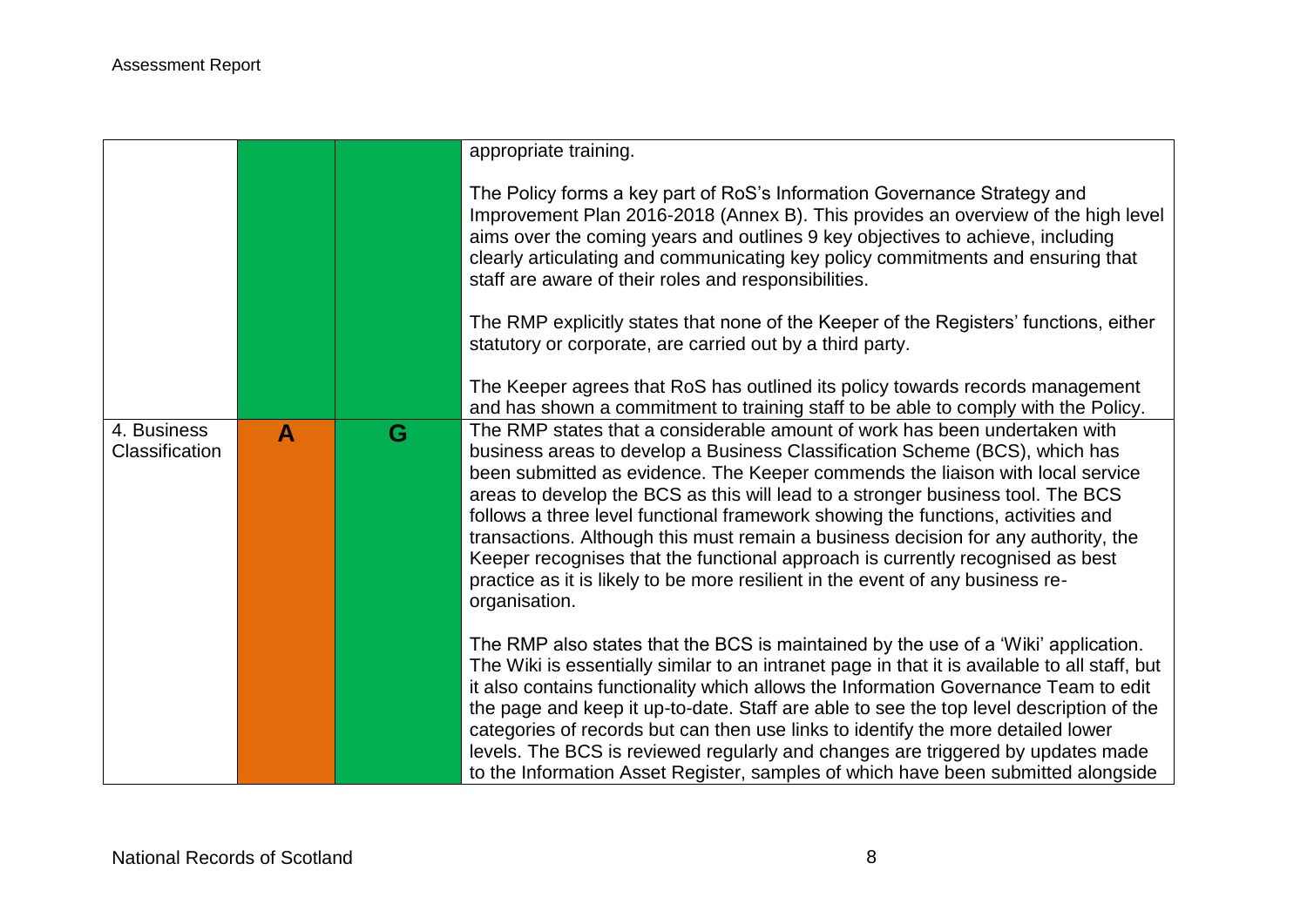|                          |   |   | the BCS.                                                                                                                                                                                                                                                                                                                                                                                                                                                                                                                                                                                                                                                  |
|--------------------------|---|---|-----------------------------------------------------------------------------------------------------------------------------------------------------------------------------------------------------------------------------------------------------------------------------------------------------------------------------------------------------------------------------------------------------------------------------------------------------------------------------------------------------------------------------------------------------------------------------------------------------------------------------------------------------------|
|                          |   |   | Also submitted as evidence is an Information Appraisal Template (Annex I) which is<br>used to identify information and record types.                                                                                                                                                                                                                                                                                                                                                                                                                                                                                                                      |
|                          |   |   | The Records Management Improvement Plan 2016-2019 (Annex C) highlights<br>the need to carry out remedial work on shared drive and Outlook areas of the<br>network and for full roll-out and implementation of the BCS. The work to re-<br>design and imposition of the corporate fileplan on areas of the shared drives<br>will be used to also dispose of records and information that is no longer<br>required. The Keeper requests that he is kept informed of the work to roll-out<br>the BCS structure across the authority.                                                                                                                         |
|                          |   |   | The Keeper can agree this Element on an 'improvement model' basis. This<br>means that the authority has identified a gap in provision (a fully operational<br>BCS) and has identified how it intends to close this gap. This agreement is<br>dependent upon the Keeper being kept informed of progress of work in this<br>area.                                                                                                                                                                                                                                                                                                                           |
| 5. Retention<br>schedule | G | G | Alongside the work in developing its BCS, RoS has produced a consolidated<br>Retention and Disposal Schedule (RDS) which is in the form of a spreadsheet and<br>has been submitted as evidence. It follows the same three tiered structure of the<br>BCS and outlines the retention and disposal actions to be taken against the classes<br>of records created and the time periods after which these occur. It also notes vital<br>records, level of security classification and the individual responsible for authorising<br>disposal. HR has its own more detailed section within the RDS. The Registers<br>maintained by RoS also appear on the RDS. |
|                          |   |   | The RMP states that the RDS is available to staff on the corporate intranet. Annex F<br>shows the location of the RDS on RoS's intranet site.                                                                                                                                                                                                                                                                                                                                                                                                                                                                                                             |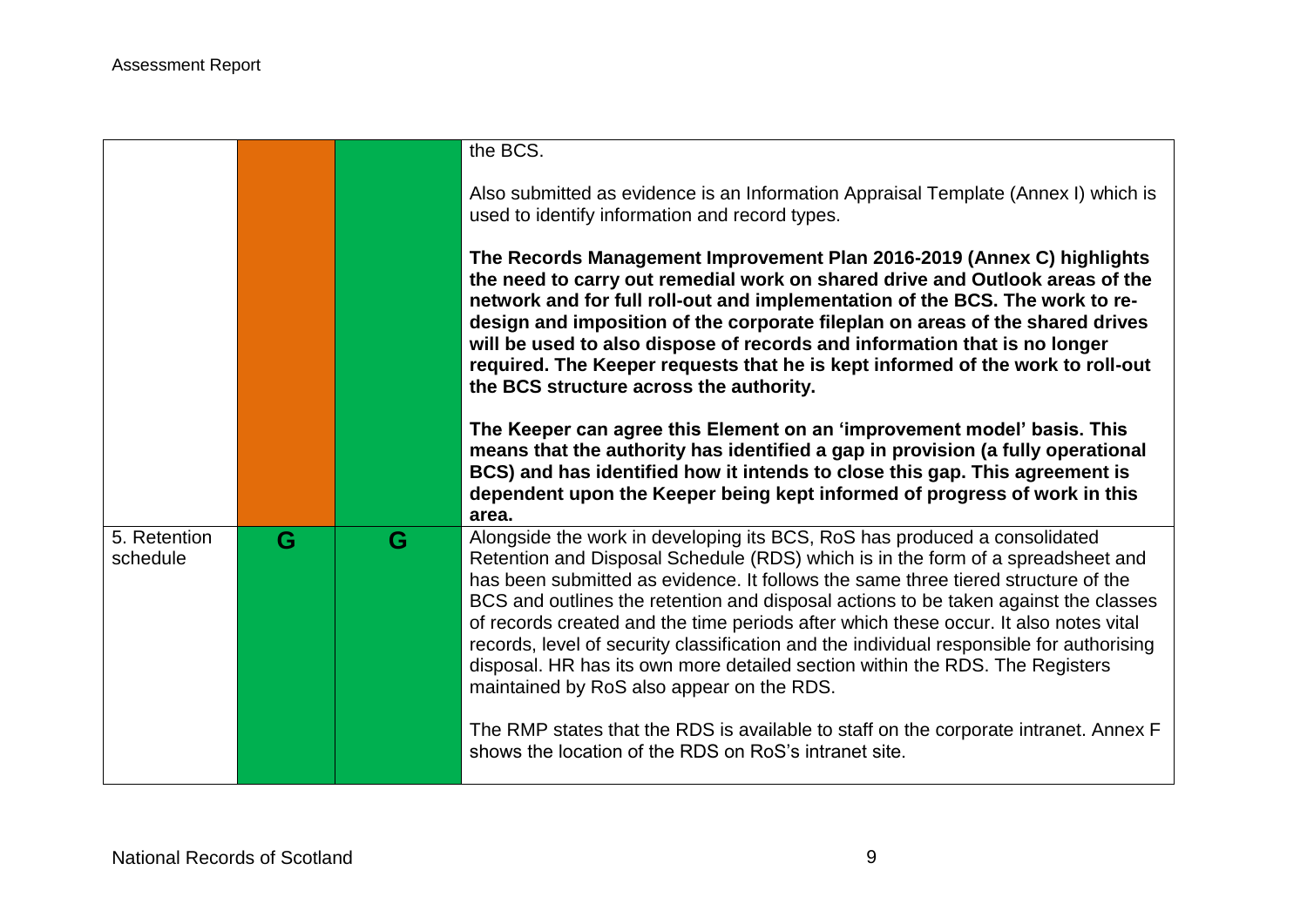|                                                         |   |   | Guidance on using the RDS has also been provided on the intranet site. A<br>screenshot of this has been provided as evidence (Annex J).<br>Also submitted is a staff notice from RoS's intranet (Annex K) which shows the<br>consultative manner in which the RDS was developed. The Keeper commends this<br>approach as one which is likely to engender greater 'buy-in' from staff and is<br>therefore more likely to be an effective business tool.<br>The Keeper agrees that RoS has an operational retention schedule and disposal                                                                                                                                                                                                                                                                           |
|---------------------------------------------------------|---|---|-------------------------------------------------------------------------------------------------------------------------------------------------------------------------------------------------------------------------------------------------------------------------------------------------------------------------------------------------------------------------------------------------------------------------------------------------------------------------------------------------------------------------------------------------------------------------------------------------------------------------------------------------------------------------------------------------------------------------------------------------------------------------------------------------------------------|
|                                                         |   |   | schedule which outlines the actions to be taken against classes of records at the<br>end of their lifecycle.                                                                                                                                                                                                                                                                                                                                                                                                                                                                                                                                                                                                                                                                                                      |
| 6. Destruction<br>Arrangements<br>Compulsory<br>element | A | G | The RMP outlines the following destruction arrangements:<br><b>On-site paper records</b> – Where records contain sensitive or personal information<br>they are shredded by staff on-site. Records which are not confidential are placed<br>into secure consoles which are placed around RoS's buildings. These are then<br>collected daily and are destroyed securely off-site by a third-party contractor,<br>Carillion. The contractor is obliged to comply with ISO 27001 and other secure<br>waste disposal standards. Upon secure destruction of physical records a destruction<br>certificate is generated and issued to RoS, where it is then managed as a corporate<br>record and is subject to the requirements of the RDS. Sample destruction<br>certificates have been supplied as evidence (Annex N). |
|                                                         |   |   | Off-site paper records - Records stored off-site by a third-party contractor (Iron<br>Mountain) are destroyed securely under instruction from RoS. The Framework<br>Agreement (Annex O) states that the provider must provide auditable process for<br>the destruction of information. The contractor's Destruction Process flowchart has<br>also been supplied. The RMP states that destruction certificates are provided to<br>RoS which are then retained as corporate records. A sample destruction certificate<br>for the secure destruction of paper records stored off-site has been supplied as                                                                                                                                                                                                           |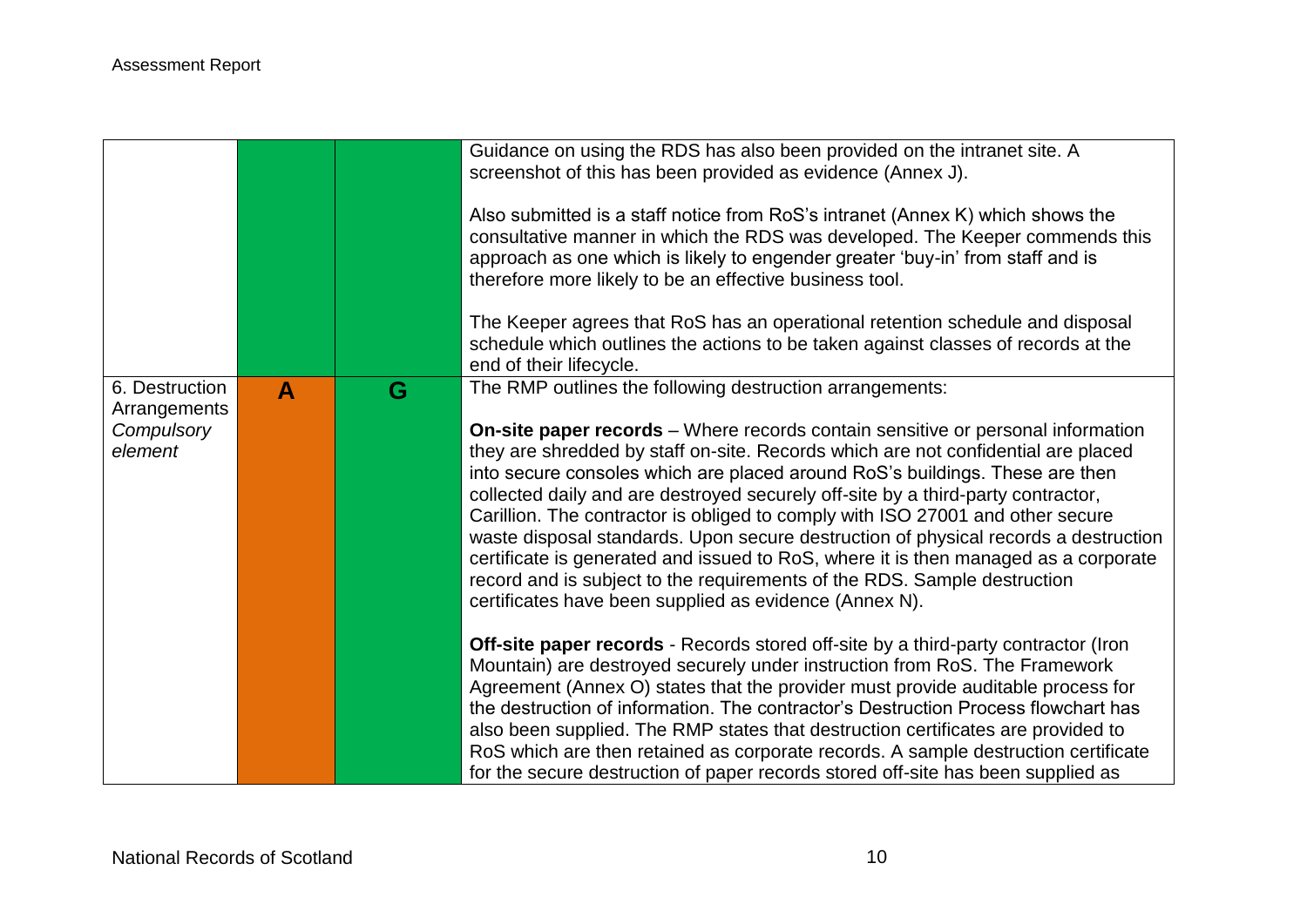#### evidence.

**Electronic records –** The RMP states that a limited number of records are managed by an Electronic Document and Records Management System (EDRMS) called Vignette VRD. Auditable metadata stubs are maintained when records are destroyed. A screenshot (Annex AI) has been supplied showing the destruction record maintained when records are deleted from the system.

**The RMP contains a description of the procedures for ensuring records managed on shared drives are routinely disposed of when required. Awareness of the Retention and Disposal Schedules has been raised across the organisation. Notification of destruction is identified on a quarterly basis by Area Information Managers and destruction of these takes place locally with the assistance of the Records Manager. The recording of the disposal of records forms part of the RM Improvement Plan 2016-2019 (Annex C). A sample destruction form has been submitted as evidence (Annex AN).**

**Hardware** – The RMP indicates that hardware, storage devices and mobile devices are destroyed on-site by an approved contractor. The evidence submitted (Annex M) shows the key points of the contractual arrangements and also includes a destruction log and a sample destruction certificate. These are maintained as corporate records and are subject to the requirements of the RDS.

**Back-ups** – The RMP states that electronic records are subject to at least a daily back-up regime. Records deleted from RoS systems will remain on back-ups until overwritten. The RMP states that back-ups are retained for six months before being overwritten.

RoS has supplied Destruction and Transfer Guidelines (Annex L) which provides staff with advice on how to dispose of paper records hold on- and off-site and also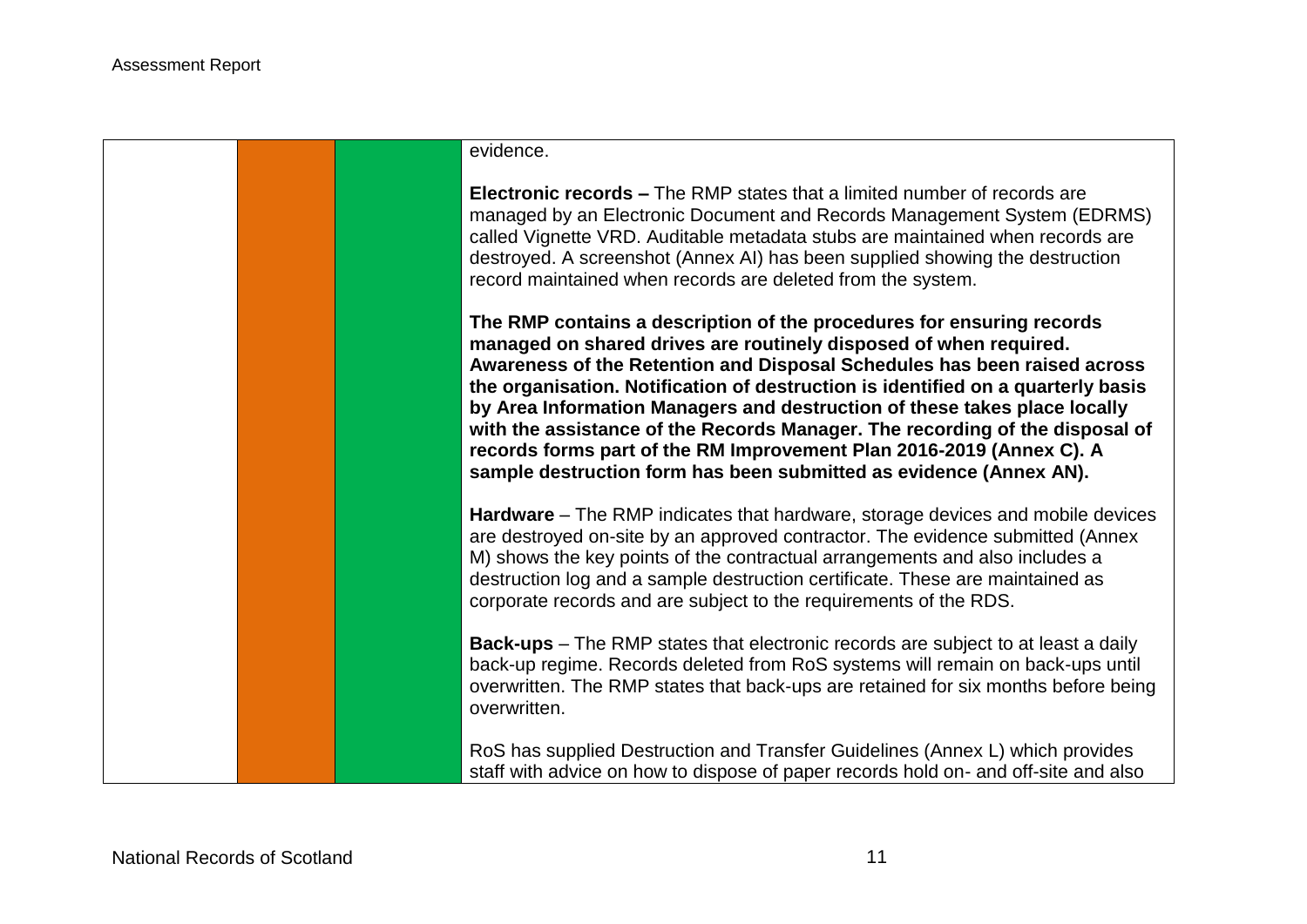|                                                       |   |   | on how to transfer records on a regular basis to the National Records of Scotland<br>(NRS). Annex A to this document provides a template form which should<br>accompany records transmissions to NRS.<br>The Keeper can agree this Element on an 'Improvement Model' basis. This<br>means that the authority has identified a gap in provision (the recording of the<br>destruction of electronic records managed on shared drives) and has<br>evidenced a commitment to closing this gap. As part of this agreement the<br>Keeper requests that he is kept informed of the progress of the work to close<br>this gap. |
|-------------------------------------------------------|---|---|------------------------------------------------------------------------------------------------------------------------------------------------------------------------------------------------------------------------------------------------------------------------------------------------------------------------------------------------------------------------------------------------------------------------------------------------------------------------------------------------------------------------------------------------------------------------------------------------------------------------|
| 7. Archiving<br>and Transfer<br>Compulsory<br>element | G | G | The RMP has identified NRS as its designated archive. RoS and NRS have a long<br>standing transfer arrangement for both RoS's corporate records and the statutory<br>registers. A Memorandum of Understanding (MoU) has been developed to govern<br>the arrangements for the transfer of records selected for permanent preservation.<br>RoS has submitted a signed copy of the agreed MoU.<br>The Destruction and Transfer Guidelines document (Annex L) outlines the practical<br>procedures for transferring records to NRS.                                                                                        |
|                                                       |   |   | RoS has also submitted its Information Continuity Strategy (Annex P). This outlines<br>the organisation's commitment to ensuring that the information that it creates and<br>maintains continues to be accessible. The records created by RoS are of<br>fundamental importance to Scottish land and property ownership. The Strategy<br>shows a commitment to making sure that RoS can maintain the integrity, security<br>and accessibility of the records it creates in perpetuity, in both paper and electronic<br>format.                                                                                          |
|                                                       |   |   | The Keeper agrees that appropriate arrangements are in place to transfer records<br>selected for permanent preservation to a suitable archive.                                                                                                                                                                                                                                                                                                                                                                                                                                                                         |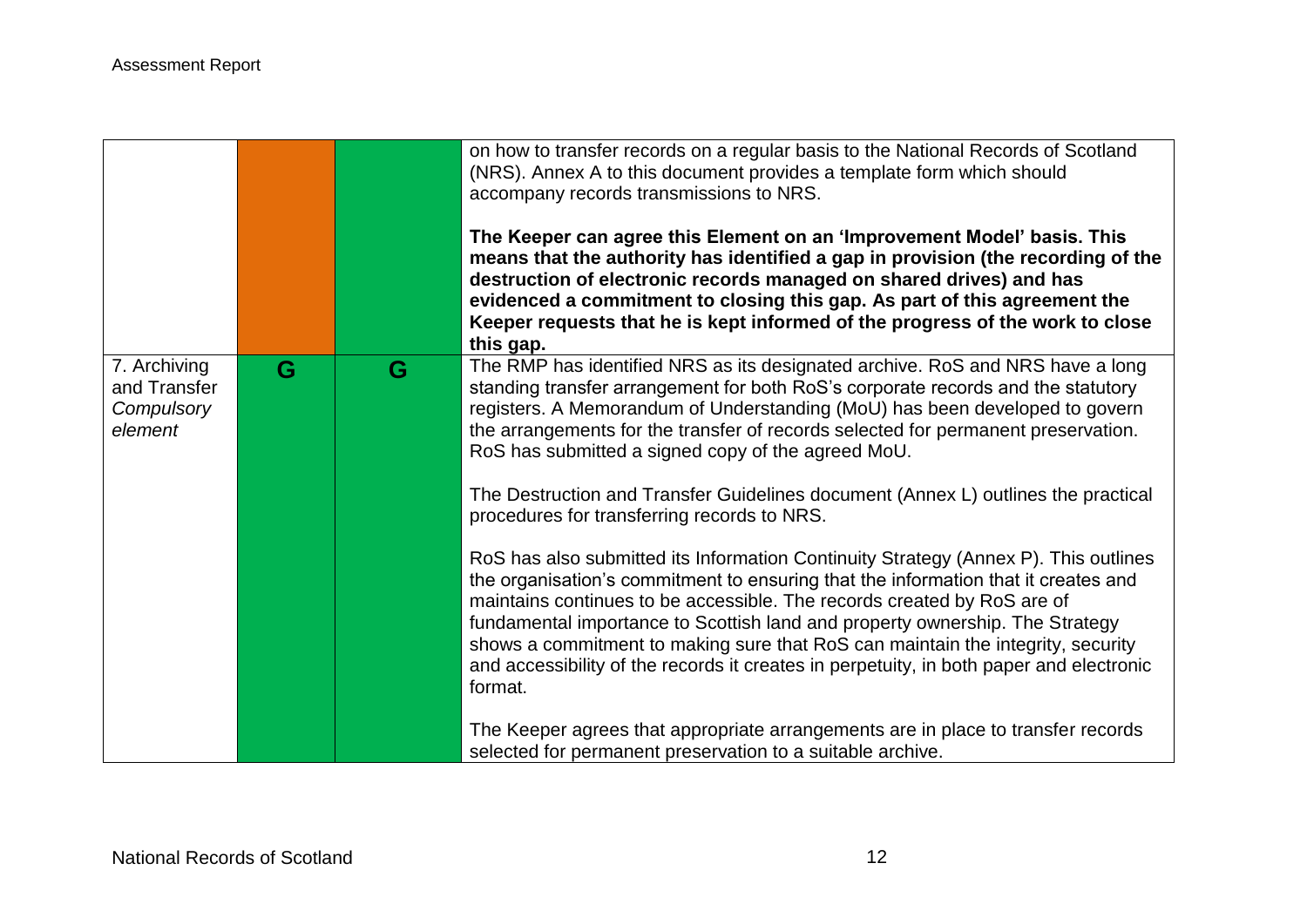| 8. Information<br>Security<br>Compulsory<br>element | G | G | RoS has submitted its Information Security Policy (Annex Q) which was approved by<br>the Information Assurance Group, which is chaired by the SIRO (see Element 1) in<br>March 2015. The Policy describes RoS's commitment to ensuring the security of the<br>records it creates and manages, irrespective of format or the media on which it is<br>stored. The SIRO has overall responsibility for information security, but in practice<br>this is delegated to a Departmental Security Officer (DSO) and a series of<br>Information Asset Owners (IAOs).                                                                                                                                                                  |
|-----------------------------------------------------|---|---|------------------------------------------------------------------------------------------------------------------------------------------------------------------------------------------------------------------------------------------------------------------------------------------------------------------------------------------------------------------------------------------------------------------------------------------------------------------------------------------------------------------------------------------------------------------------------------------------------------------------------------------------------------------------------------------------------------------------------|
|                                                     |   |   | The Information Assurance Group is responsible for managing the information risk<br>management framework.                                                                                                                                                                                                                                                                                                                                                                                                                                                                                                                                                                                                                    |
|                                                     |   |   | The Policy is supported by a suite of policies and guidance. These include: an<br>Information Assurance Handbook (Annex R) which covers identifying and managing<br>information assets, information risks and data sharing; an Access Control Policy<br>(Annex S) which governs staff access to RoS information and systems; an Email<br>Policy (Annex T); a Security Classification Policy (Annex U) which determines the<br>levels of security to be applied to information and records; and a Password Policy<br>(Annex V). All these and other policies and guidance are available on the Security<br>and Information Assurance area of RoS's intranet and a screenshot evidencing this<br>has been submitted (Annex Y). |
|                                                     |   |   | Also submitted is an extract from the Security Improvement Plan which shows that<br>RoS is committed to continually improve its security provisions.                                                                                                                                                                                                                                                                                                                                                                                                                                                                                                                                                                         |
|                                                     |   |   | The Role Profile for the Security Manager has been provided (Annex E).                                                                                                                                                                                                                                                                                                                                                                                                                                                                                                                                                                                                                                                       |
|                                                     |   |   | RoS's IT Information Security Management System is also certified as being<br>compliant with ISO 27001:2013 and the certificate has been supplied as evidence<br>(Annex W).                                                                                                                                                                                                                                                                                                                                                                                                                                                                                                                                                  |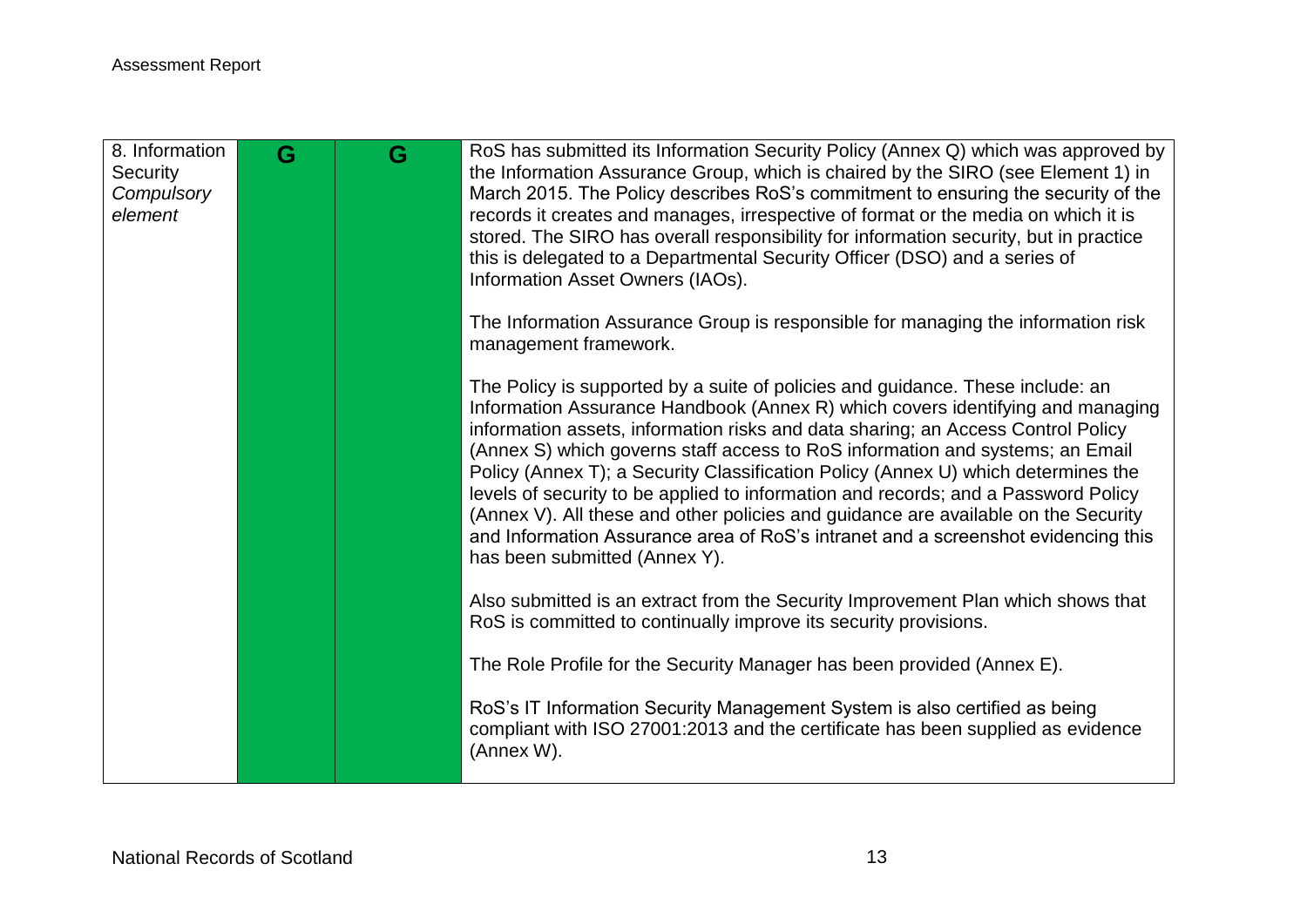|                       |   |   | The RMP states that all staff are required to undertake training on the Responsible<br>for Information eLearning module every two years. At induction, new members of<br>staff are introduced to information security staff and relevant information policies<br>and procedures. A sample of the information governance slides presented to staff at<br>induction have been submitted (Annex H).                                                                                                                                                                                                                                                                                                                                                                                                                                                                                                             |
|-----------------------|---|---|--------------------------------------------------------------------------------------------------------------------------------------------------------------------------------------------------------------------------------------------------------------------------------------------------------------------------------------------------------------------------------------------------------------------------------------------------------------------------------------------------------------------------------------------------------------------------------------------------------------------------------------------------------------------------------------------------------------------------------------------------------------------------------------------------------------------------------------------------------------------------------------------------------------|
|                       |   |   | The RMP states that paper records, maintained mainly by Finance and Human<br>Resources, containing personal or sensitive information are secured in locked<br>cabinets or rooms and cupboards where access is controlled by a passcode. Only<br>those staff who require access to these records are provided with the passcodes.<br>Submitted as evidence is RoS's Clear Desk and Screen Policy (Annex AM). Also<br>submitted is guidance for staff in Human Resources/Finance/Legal Services in<br>handling and disposing of sensitive information (Annex AL).                                                                                                                                                                                                                                                                                                                                              |
|                       |   |   | The Keeper agrees that there are robust procedures in place to ensure that<br>information and records are afforded the appropriate protection and that staff are<br>made aware of their responsibilities.                                                                                                                                                                                                                                                                                                                                                                                                                                                                                                                                                                                                                                                                                                    |
| 9. Data<br>Protection | G | G | RoS has submitted their Data Protection, Privacy and Confidentiality Policy (Annex<br>Z) which demonstrates the organisational commitment to complying with the Data<br>Protection Act 1998 and other information legislation with a view to embedding<br>compliance as 'business as usual'. The Policy allocates senior responsibility for<br>Data Protection to the SIRO (see Element 1) with operational responsibility<br>assigned to the Data Protection Officer (see Element 2). The Policy also shows a<br>commitment to ensuring that all staff are provided with training to ensure they are<br>aware of their responsibilities. The Keeper commends this commitment. The Policy<br>was approved by the Policy Group in March 2016 and is due for review in March<br>2018. The Policy is available to staff on RoS's intranet site and a screenshot has<br>been supplied evidencing this (Annex F). |
|                       |   |   | RoS employs a professionally qualified Data Protection Officer (see Element 2) who                                                                                                                                                                                                                                                                                                                                                                                                                                                                                                                                                                                                                                                                                                                                                                                                                           |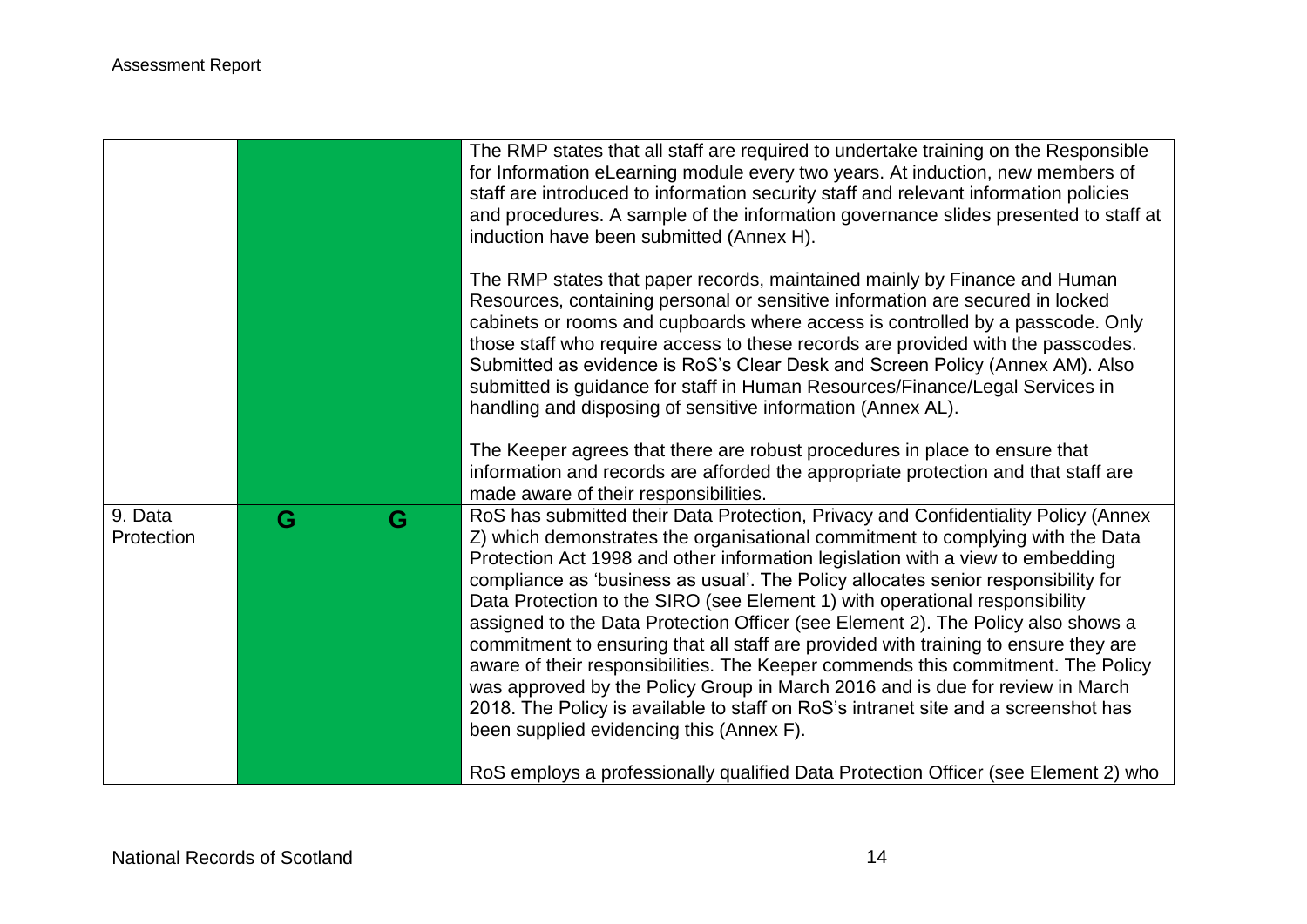|                                                           |   |   | regularly reports to the SIRO and the Head of Legal Services.                                                                                                                                                                                                                                                                                                                                                                                                                                 |
|-----------------------------------------------------------|---|---|-----------------------------------------------------------------------------------------------------------------------------------------------------------------------------------------------------------------------------------------------------------------------------------------------------------------------------------------------------------------------------------------------------------------------------------------------------------------------------------------------|
|                                                           |   |   | The Keeper of the Registers of Scotland is registered as a Data Controller with the<br>Information Commissioner's Office (registration number: Z5397958).                                                                                                                                                                                                                                                                                                                                     |
|                                                           |   |   | RoS's website includes a Privacy Statement which details how it manages personal<br>data and cookies and an Information Charter which provides information about how<br>to request access to personal data. The Keeper commends this external provision of<br>information for RoS's stakeholders.                                                                                                                                                                                             |
|                                                           |   |   | The RMP states that RoS undertakes Privacy Impact Assessments whenever it<br>changes how it processes personal data or undertakes new processing. A template<br>assessment form has been supplied as well as a sample completed form for a<br>project to replace BlackBerry devices (Annexes AA and AB).                                                                                                                                                                                      |
|                                                           |   |   | When data processing is undertaken by a third party appropriate clauses are<br>inserted into Data Processing Agreements. A sample Agreement between RoS and<br>Revenue Scotland has been provided as evidence (Annex AC).                                                                                                                                                                                                                                                                     |
|                                                           |   |   | The Keeper agrees that RoS is aware of its responsibilities under the Data<br>Protection Act 1998 and has robust procedures in place to protect the personal data<br>it creates, collects and manages.                                                                                                                                                                                                                                                                                        |
| 10. Business<br>Continuity<br>and Vital<br><b>Records</b> | G | G | The RMP describes the Business Continuity Management (BCM) arrangements it<br>has in place. It operates a high-level strategic BCM Plan, an extract of which has<br>been provided as evidence (Annex AD) showing the proposed responses to a<br>number of potential scenarios. The Strategic Plan is supported by a number of local<br>area and critical business plans. A sample extract from the Plan for eServices has<br>been provided showing the provision at a local level (Annex AE). |
|                                                           |   |   | The abovementioned plans are regularly reviewed and tested and are subject to                                                                                                                                                                                                                                                                                                                                                                                                                 |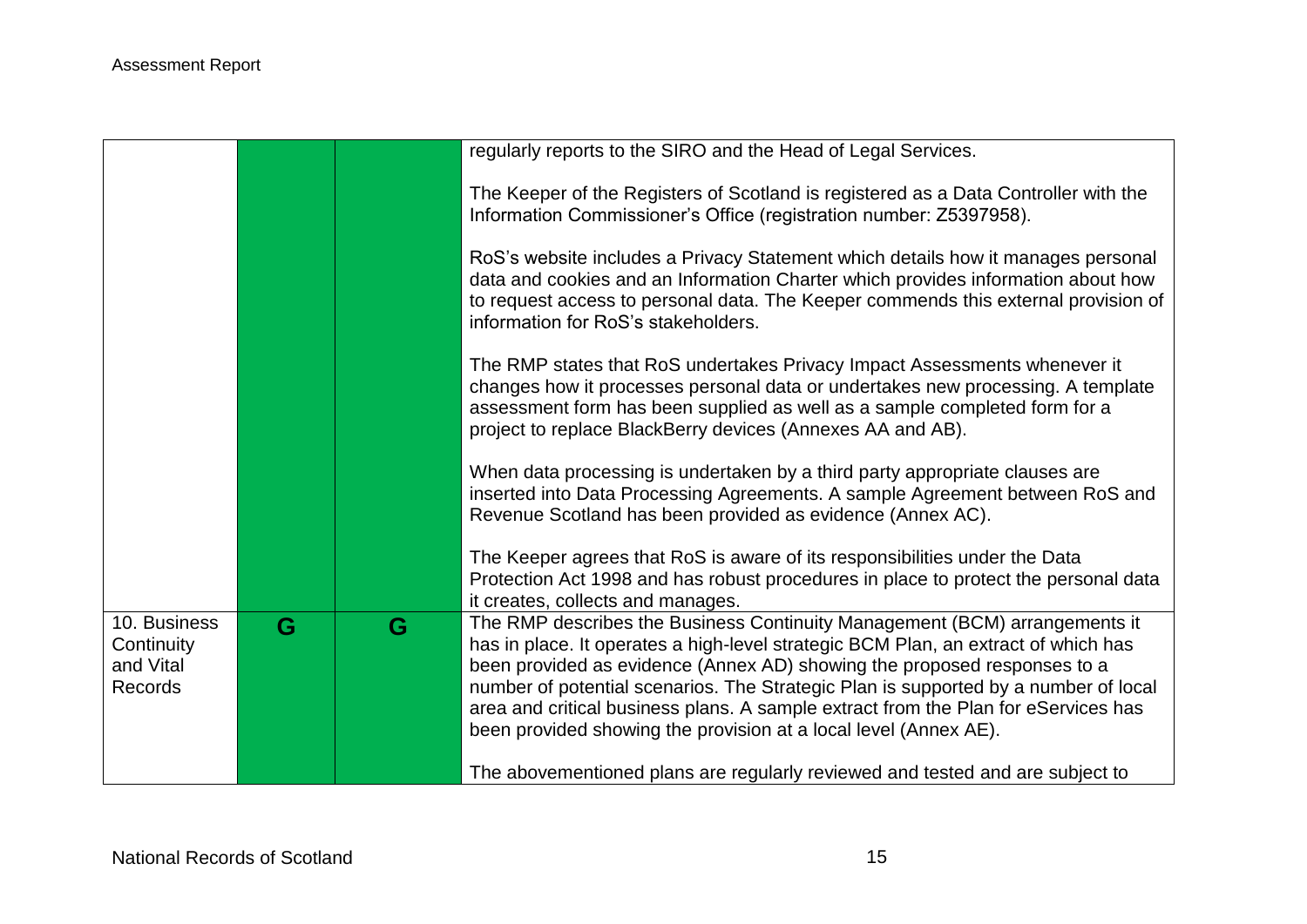|                 |                  |   | external audit. An Outcome Report for a business continuity exercise which took<br>place in March 2013 has been supplied (Annex AF) showing that testing of the<br>provisions takes place.                                                                                                                                                                                                                                                |
|-----------------|------------------|---|-------------------------------------------------------------------------------------------------------------------------------------------------------------------------------------------------------------------------------------------------------------------------------------------------------------------------------------------------------------------------------------------------------------------------------------------|
|                 |                  |   | RoS maintains its BCM plans and procedures on a third party provided cloud<br>platform ensuring it is available in the event of a disaster.                                                                                                                                                                                                                                                                                               |
|                 |                  |   | Vital records are identified in the RDS, which is agreed between Information Asset<br>Owners and business continuity managers. Where relevant vital records are<br>included in operational BCM plans.                                                                                                                                                                                                                                     |
|                 |                  |   | The RMP states that data is backed up nightly and replicated across multiple site<br>servers which has automatic back-up and recovery procedures in place. RoS's IT<br>division is accredited to ISO 22301 standard for its Business Continuity<br>Management System (Annex W).                                                                                                                                                           |
|                 |                  |   | The Keeper agrees that robust procedures are in place to ensure that information<br>and systems are restored in the event of an interruption to normal business<br>patterns.                                                                                                                                                                                                                                                              |
| 11. Audit trail | $\blacktriangle$ | G | The RMP states that RoS currently manages a large amount of paper records<br>although this is likely to reduce substantially as it aims to conduct more of its<br>registration activities electronically as part of its Business Transformation<br>Programme. At present, registration documentation received by RoS is scanned on<br>arrival and managed as a digital record.                                                            |
|                 |                  |   | In terms of paper corporate records, the vast majority are HR and Finance files.<br>While these are still current/semi-current the RMP states that these are managed in-<br>office. In these business areas, records are stored in secure lockable cupboards<br>with access limited to only those staff with a business requirement to use them. Staff<br>are not permitted to remove records from the office environment. The RMP states |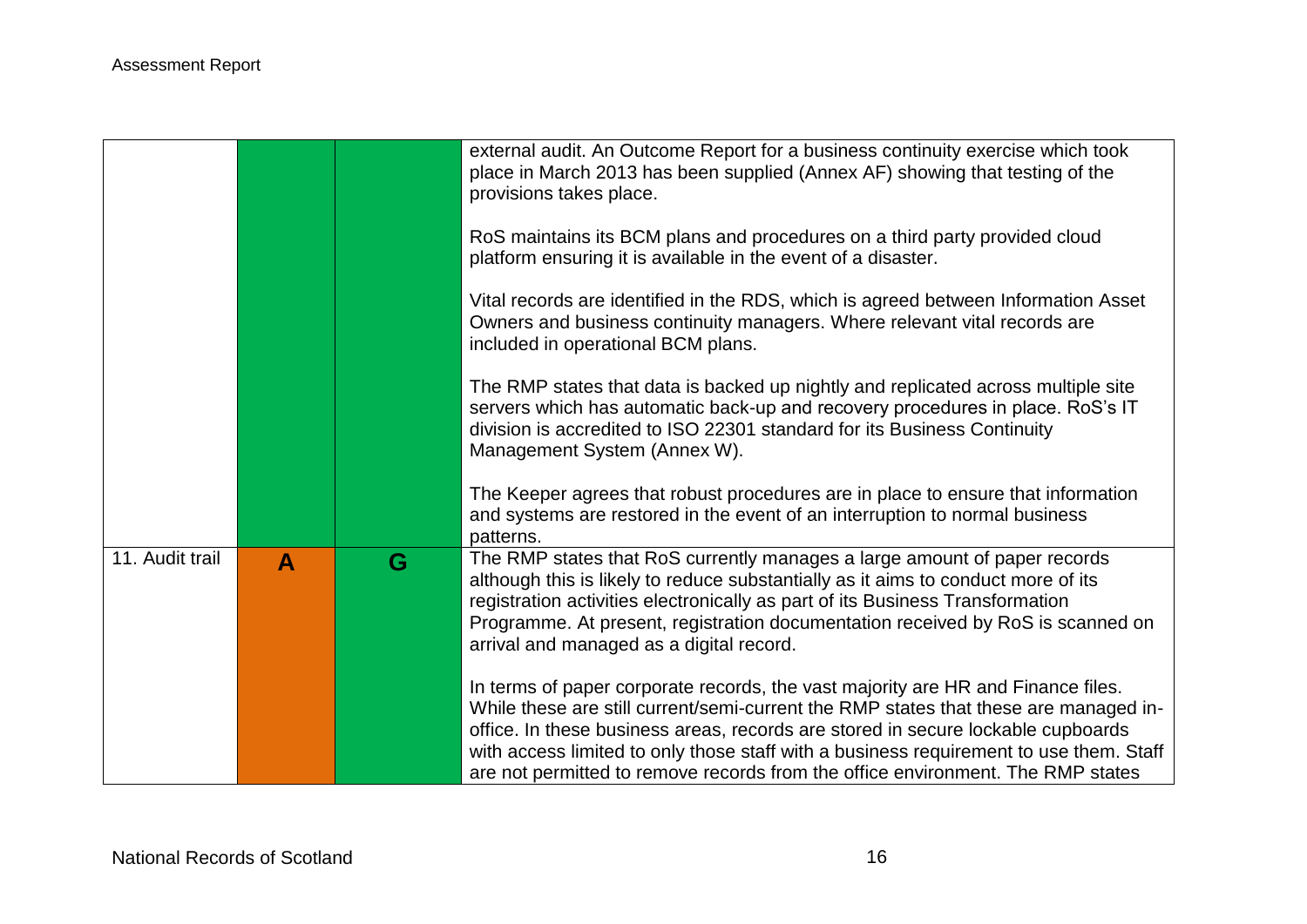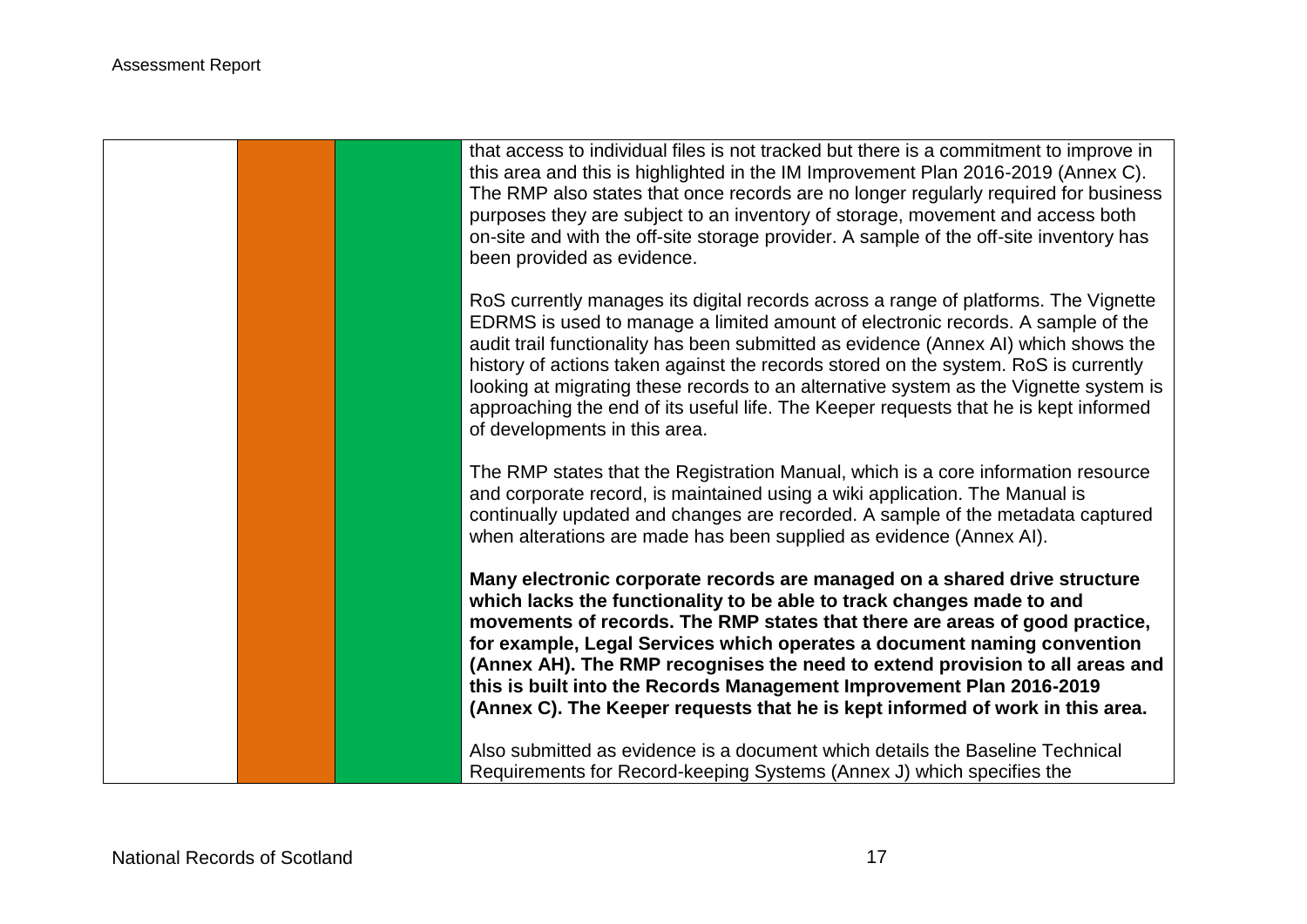|                                                                      |   |   | requirements for a system to be able to provide in the future to meet the needs of<br>RoS. It includes metadata requirements and the need to monitor access and the<br>history of actions taken against the record.<br>The Keeper can agree this Element on an 'improvement model' basis. This<br>means that the authority has identified a gap in provision (the lack of an<br>organisation-wide ability to track changes to and movement of records) and<br>has evidenced a commitment to closing this gap. As part of this agreement<br>the Keeper will expect to be kept informed as work in this area progresses.                                                                                                                                                                                                                                                                                                                                                                                                                                                                                                                                                                                                                                                                                                                                                                  |
|----------------------------------------------------------------------|---|---|-----------------------------------------------------------------------------------------------------------------------------------------------------------------------------------------------------------------------------------------------------------------------------------------------------------------------------------------------------------------------------------------------------------------------------------------------------------------------------------------------------------------------------------------------------------------------------------------------------------------------------------------------------------------------------------------------------------------------------------------------------------------------------------------------------------------------------------------------------------------------------------------------------------------------------------------------------------------------------------------------------------------------------------------------------------------------------------------------------------------------------------------------------------------------------------------------------------------------------------------------------------------------------------------------------------------------------------------------------------------------------------------|
| 12.<br>Competency<br>Framework<br>for records<br>management<br>staff | G | G | Both the Data Protection Officer (see Element 2) and the Records Manager are<br>professionally qualified records management practitioners. Their Role Profiles have<br>been provided as evidence (Annex E) which clearly show a responsibility for<br>information governance and records management.<br>RoS has recently undertaken work to develop a competency framework relating to<br>information governance for all of its staff. It has been based on the Government<br>Information and Knowledge Management framework but has been tailored to fit<br>RoS's needs. Submitted as evidence is the Information Governance Competency<br>and Training Matrix which details the necessary skills required for the information<br>specialists within RoS but also for all staff. The RMP states that there is a<br>commitment to apply the competencies to the roles of relevant staff and to provide<br>them with the training to carry these out. This is also built in to the Records<br>Management Improvement Plan.<br>Training provision for staff has been evidenced elsewhere in the RMP. All new<br>members of staff are required to undertake training in information governance. In<br>addition, on a two-yearly basis all staff are required to complete an eLearning<br>module, Responsible for Information, which includes information handling and<br>security aspects. |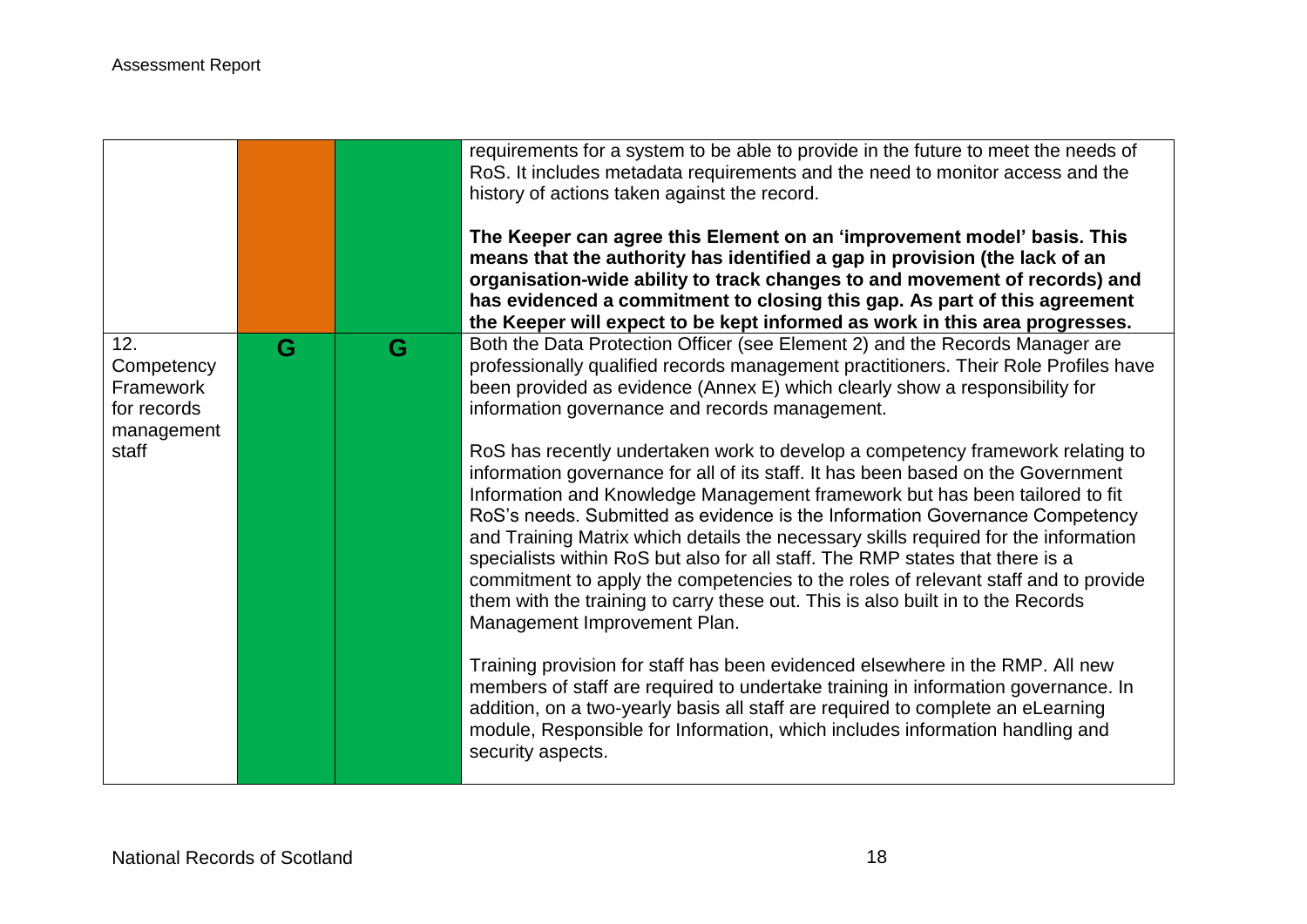| maintenance of records management systems within RoS have the necessary skills                                                                                                                                                               |
|----------------------------------------------------------------------------------------------------------------------------------------------------------------------------------------------------------------------------------------------|
| The RMP states that the RMP is owned by the Information Assurance Group, which                                                                                                                                                               |
| is chaired by the SIRO (see Element 1), who will be responsible for reviewing it at                                                                                                                                                          |
| least annually. This is confirmed in an extract from the minutes of a meeting of the                                                                                                                                                         |
| Group in May 2016 (Annex AG). Improvement actions relating to the RMP will be                                                                                                                                                                |
|                                                                                                                                                                                                                                              |
| The Information Assurance Group reports to the Executive Management Team, who<br>approved the improvement plan at a meeting in January 2016 (Annex AG). The<br>Information Assurance Group owns the improvement plan and will be responsible |
| The Records Management Improvement Plan (Annex C) sets out how RoS intends                                                                                                                                                                   |
| to review its records management systems on an annual basis. Targets and                                                                                                                                                                     |
| outcomes will be defined and the review will take place to measure whether these<br>have been achieved. This will be monitored by an online survey. A sample of the                                                                          |
| records management review survey has been supplied as evidence (Annex AK).                                                                                                                                                                   |
|                                                                                                                                                                                                                                              |
| The Keeper can agree that there are measures in place to ensure that RoS's RMP                                                                                                                                                               |
| and supporting policies and procedures are reviewed and updated regularly.                                                                                                                                                                   |
|                                                                                                                                                                                                                                              |
| stakeholders. When a decision is made to participate in the sharing of information,                                                                                                                                                          |
| the arrangements will be governed by a data sharing agreement. An extract from a                                                                                                                                                             |
| sample Data Sharing Agreement between RoS and Revenue Scotland has been<br>submitted as evidence. This shows that there are appropriate Information                                                                                          |
| Governance and security controls in place to allow information to be shared                                                                                                                                                                  |
|                                                                                                                                                                                                                                              |
| The RMP states that RoS routinely shares information with a number of                                                                                                                                                                        |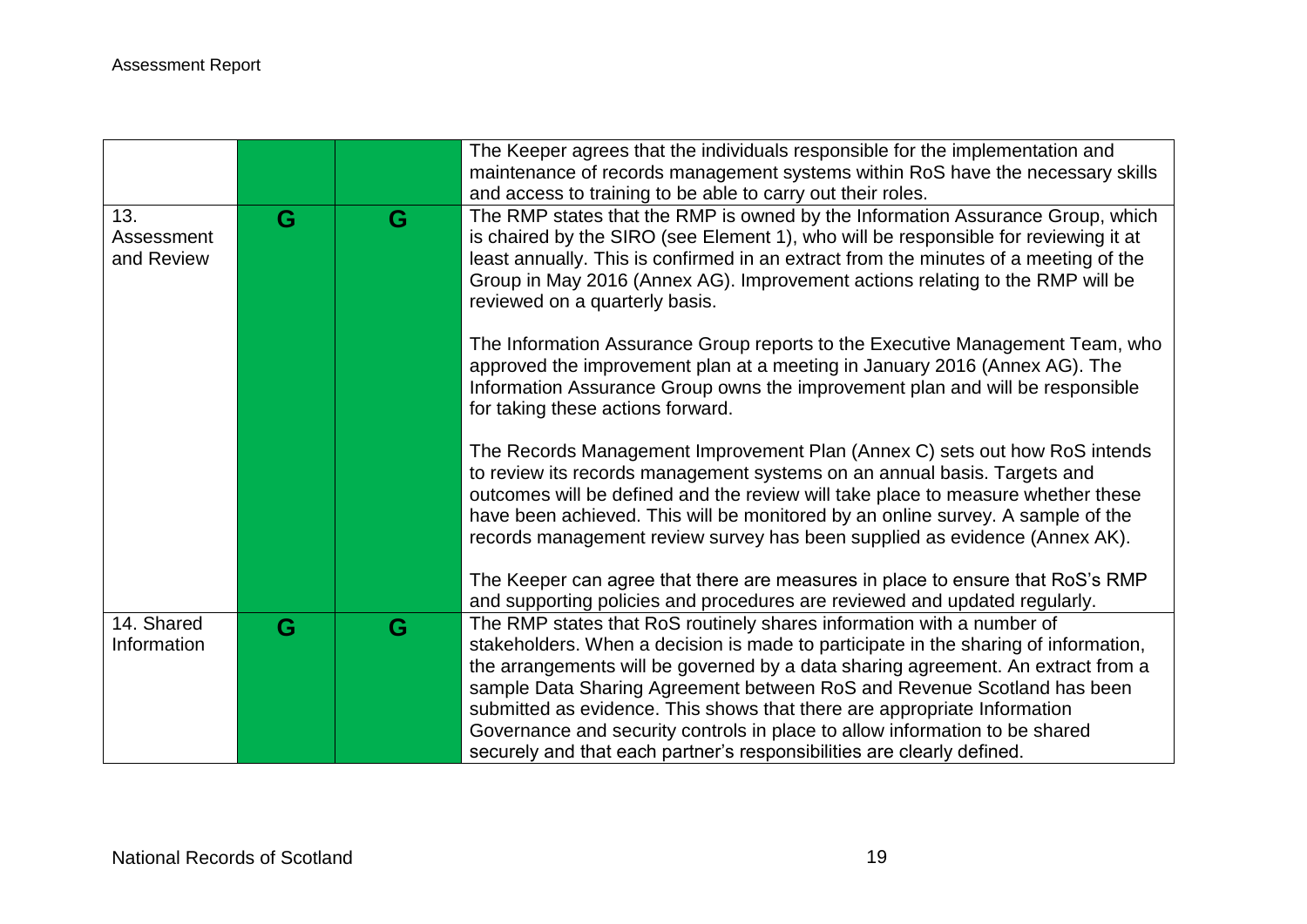|  | Where it is deemed necessary, prior to entering into an Agreement a Privacy Impact  <br>Assessment and /or an Information Management Technical Risk Assessment<br>(IMTRA) will be carried out.                     |
|--|--------------------------------------------------------------------------------------------------------------------------------------------------------------------------------------------------------------------|
|  | The Keeper agrees that there are appropriate procedures in place to allow the<br>secure sharing of information and that information governance is considered when<br>sharing information with other organisations. |

# **6. Keeper's Summary**

Elements 1-14 that the Keeper considers should be in a public authority records management plan have been properly considered by the Keeper of the Registers of Scotland. Policies and governance structures are in place to implement the actions required by the plan.

# **7. Keeper's Determination**

Based on the assessment process detailed above, the Keeper agrees the RMP of the Keeper of the Registers of Scotland.

The Keeper recommends that the Keeper of the Registers of Scotland should publish its agreed RMP as an example of good practice within the authority and the sector.

This report follows the Keeper's assessment carried out by,